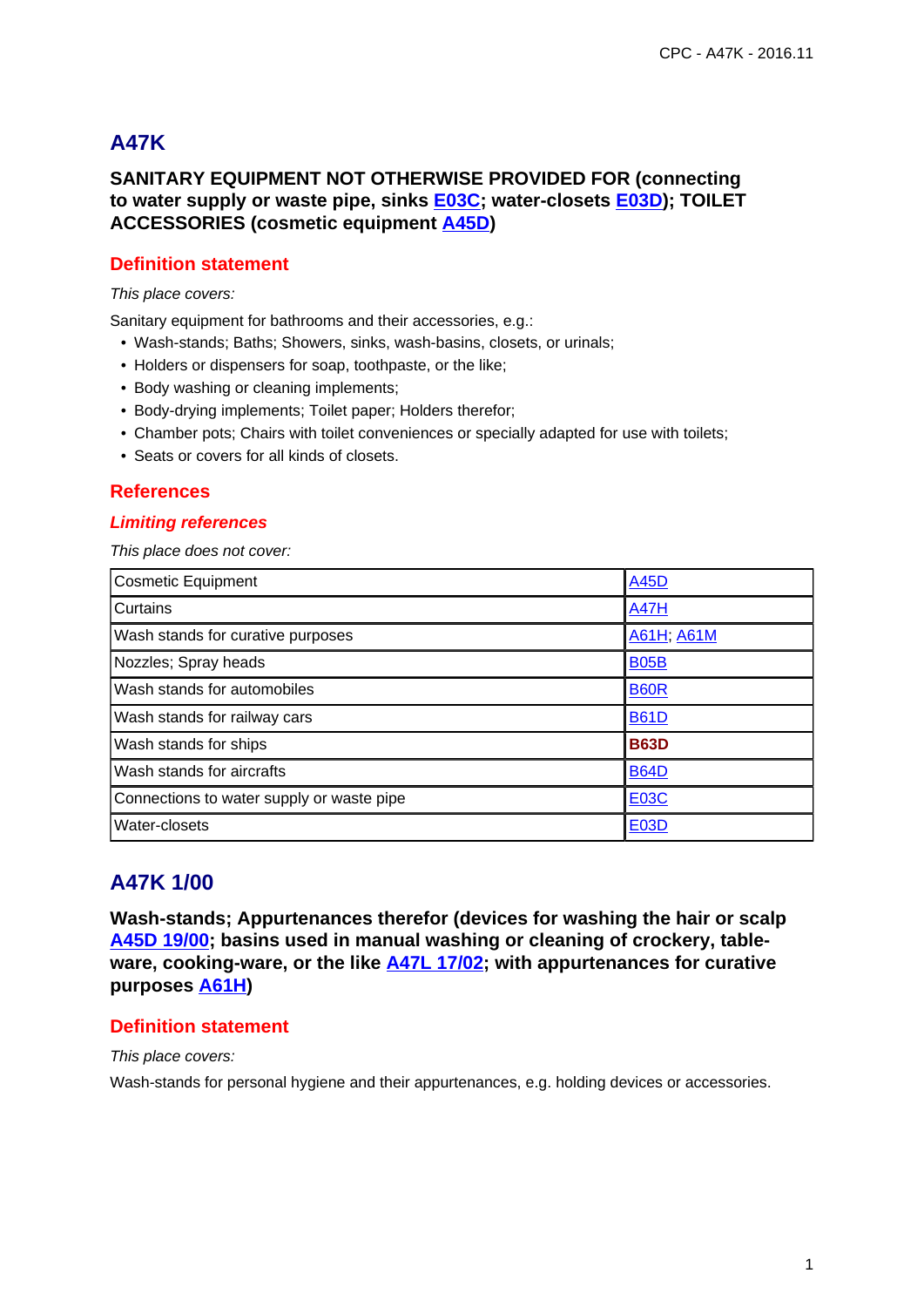# **References**

## **Limiting references**

This place does not cover:

| Devices for washing hair or scalp       | A45D 19/00  |
|-----------------------------------------|-------------|
| Washing basins for the kitchen          | A47L 17/02  |
| Wash stands for curative purposes       | <b>A61H</b> |
| Wash-basins connected to the waste pipe | <b>E03C</b> |

## **Informative references**

Attention is drawn to the following places, which may be of interest for search:

| Connection of bathroom accessories to the wall              | A47K 2201/00 |
|-------------------------------------------------------------|--------------|
| Combinations of water tabs, soap dispensers and hand dryers | A47K 2210/00 |

# **A47K 3/00**

**Baths; Douches; Appurtenances therefor (for curative purposes A61H, A61M, e.g. bathing devices for special therapeutic or hygienic purposes A61H 33/00; {spray heads B05B; devices for suspending or supporting the supply pipe or supply hose of a shower bath E03C 1/06; heated bath tubs F24H 1/0072})**

## **Definition statement**

This place covers:

Bath tubs standing alone or built in, showers and shower cabins or screens; Accessories for bath tubs and showers.

## **References**

## **Limiting references**

This place does not cover:

| Bathes for curative purposes                                 | <b>A61H, A61M</b> |
|--------------------------------------------------------------|-------------------|
| Bathing devices for special therapeutic or hygienic purposes | A61H 33/00        |
| Shower heads                                                 | <b>B05B</b>       |
| Suspending the sully pipe                                    | E03C 1/06         |
| <b>Heated bathes</b>                                         | F24H 1/0072       |

## **Informative references**

Attention is drawn to the following places, which may be of interest for search:

| Details of<br>shower partitions |  |
|---------------------------------|--|
|                                 |  |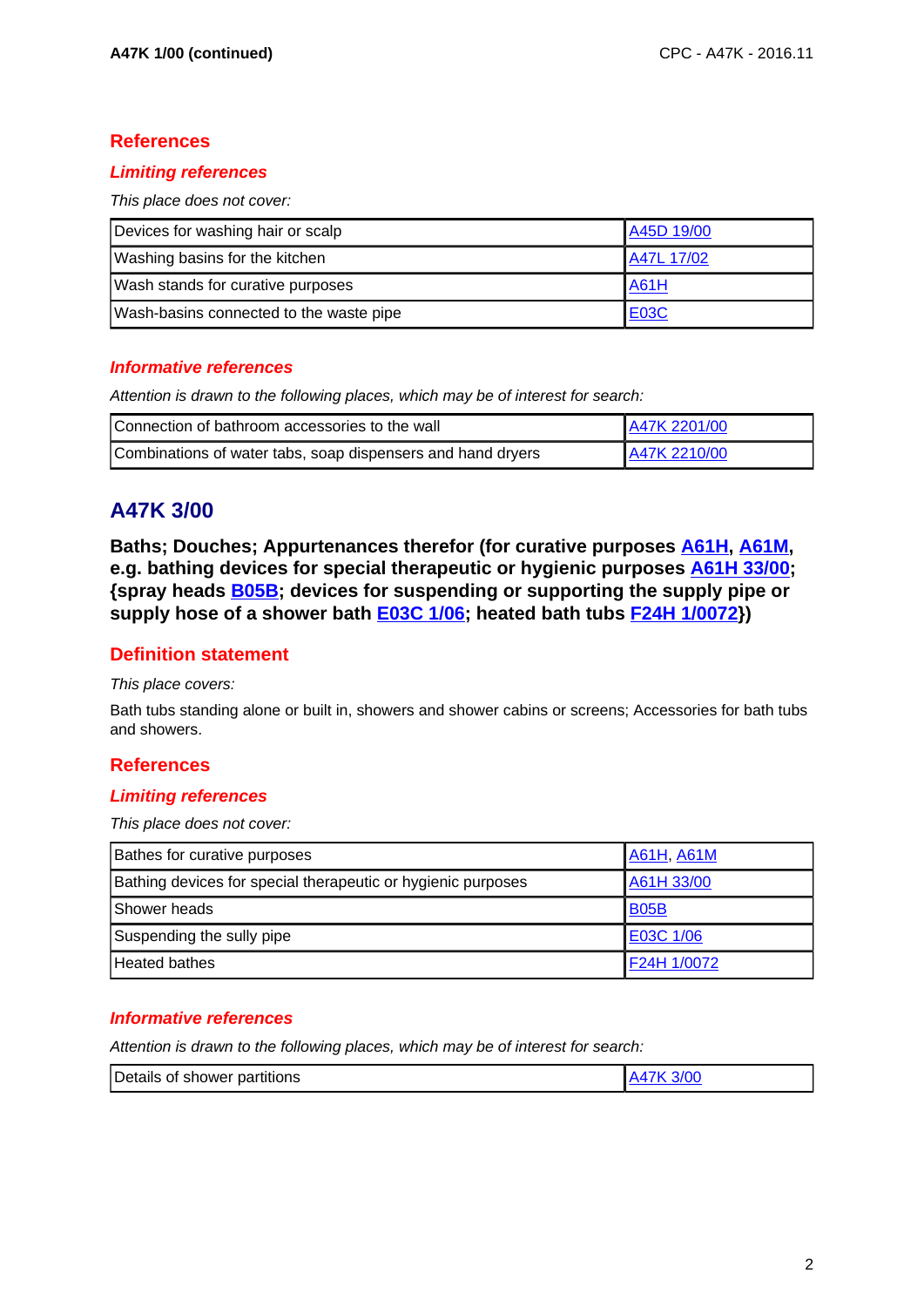# **A47K 4/00**

**Combinations of baths, douches, sinks, wash-basins, closets, or urinals, not covered by a single other group of this subclass {(such combinations when connected to water supply or waste pipe E03C 1/01)}**

# **Definition statement**

This place covers: Combinations of different sanitary appliances.

## **References**

#### **Limiting references**

This place does not cover:

Combinations describing also the connection to the waste pipe E03C 1/01

# **A47K 5/00**

**Holders or dispensers for soap, toothpaste, or the like (specially adapted for shaving soap or cosmetics A45D 33/00 - A45D 40/00)**

# **Definition statement**

This place covers:

Holders or dispensers for solid powdered and liquid soap; Toothpaste; Foam or lather making devices for soap.

## **References**

## **Limiting references**

This place does not cover:

| Shaving soap or cosmetics                                            | A45D 33/00 - A45D 40/00 |
|----------------------------------------------------------------------|-------------------------|
| Pliable containers with auxiliary devices for expelling the contents | <b>B65D 35/28</b>       |

# **A47K 7/00**

**Body washing or cleaning implements (bathing devices for special therapeutic or hygienic purposes A61H 33/00; baths for specific parts of the body A61H 35/00)**

## **Definition statement**

This place covers:

Devices for cleaning the human body, with or without containing soap; mechanically driven devices; Devices used by hand or fixed to the wall or bathtub.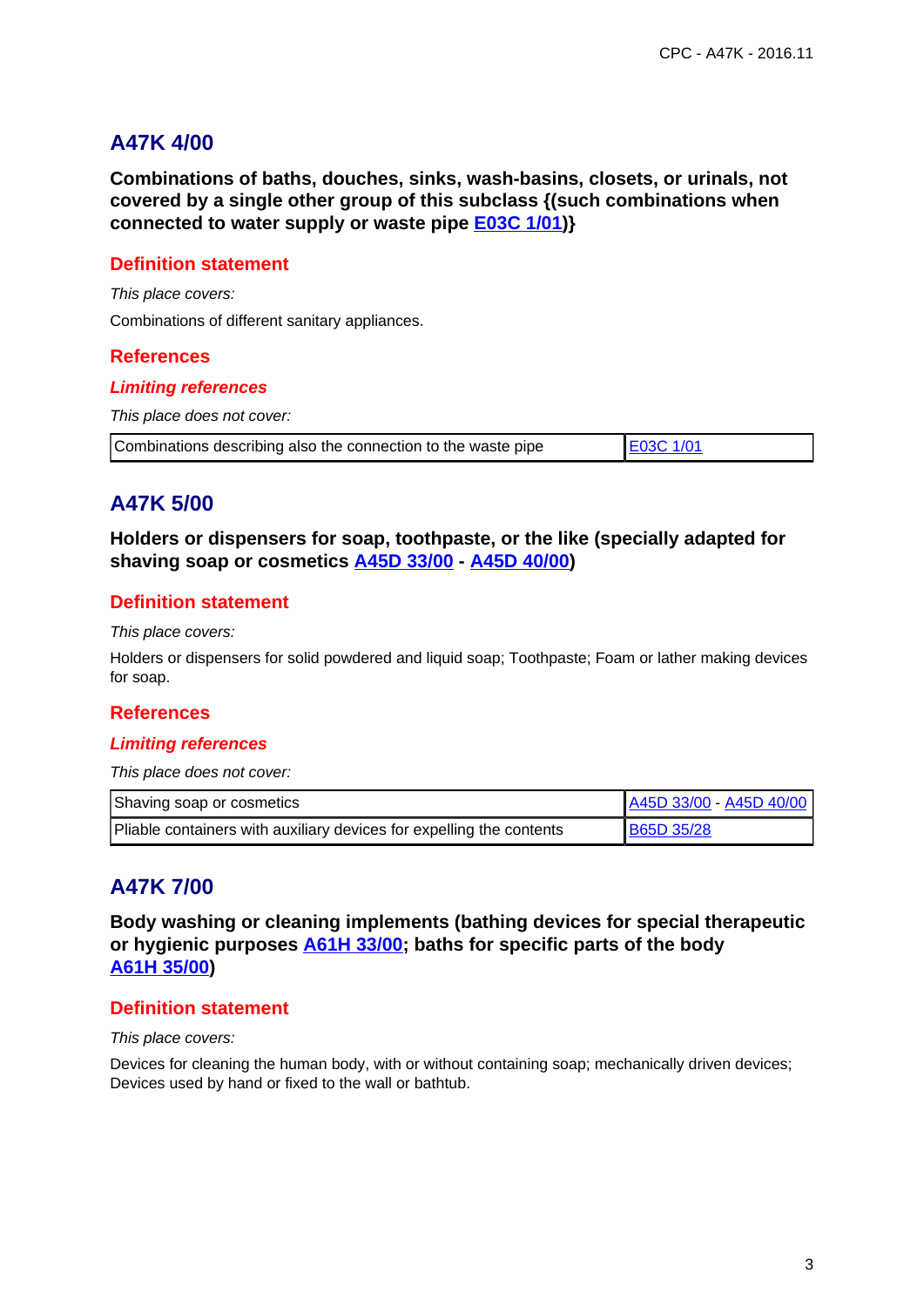## **References**

## **Limiting references**

This place does not cover:

| Bathtubs or showers per se                                   | A47K 3/00  |
|--------------------------------------------------------------|------------|
| Bathing devices for special therapeutic or hygienic purposes | A61H 33/00 |

# **A47K 10/00**

# **Body-drying implements; Toilet paper; Holders therefor**

# **Definition statement**

#### This place covers:

Body-drying implements like towels, from fabric or paper and their dispensers, hand or mechanically driven; Toilet paper and its holders and dispensers, hand or mechanically driven; Drying the body by hot air.

## **Relationships with other classification places**

Reusable packages or containers are classified in A47K, not reusable packages or containers are classified in B65D.

## **References**

## **Limiting references**

This place does not cover:

| Hair drying                        | A45D 20/00        |
|------------------------------------|-------------------|
| Curative hot-air baths             | A61H 33/06        |
| Sheet or web dispensers in general | <b>B65H</b>       |
| Electric heating elements          | H <sub>05</sub> B |

## **Informative references**

Attention is drawn to the following places, which may be of interest for search:

| Details of dispensers | ימה |
|-----------------------|-----|

# **A47K 11/00**

**Closets without flushing (closets with recirculation of bowl-cleaning fluid E03D 5/016); Urinals without flushing (for vehicles in general B60R; closets for railway-cars B61D; for ships B63B; for aircraft B64D; urinals with flushing arrangements E03D 13/00); Chamber pots; Chairs with toilet conveniences or specially adapted for use with toilets**

## **Definition statement**

#### This place covers:

Closets and urinals not connected to the water supply line or the sewerage; Chamber pots and chairs with toilet arrangements; Cleaning tools for the toilet bowl.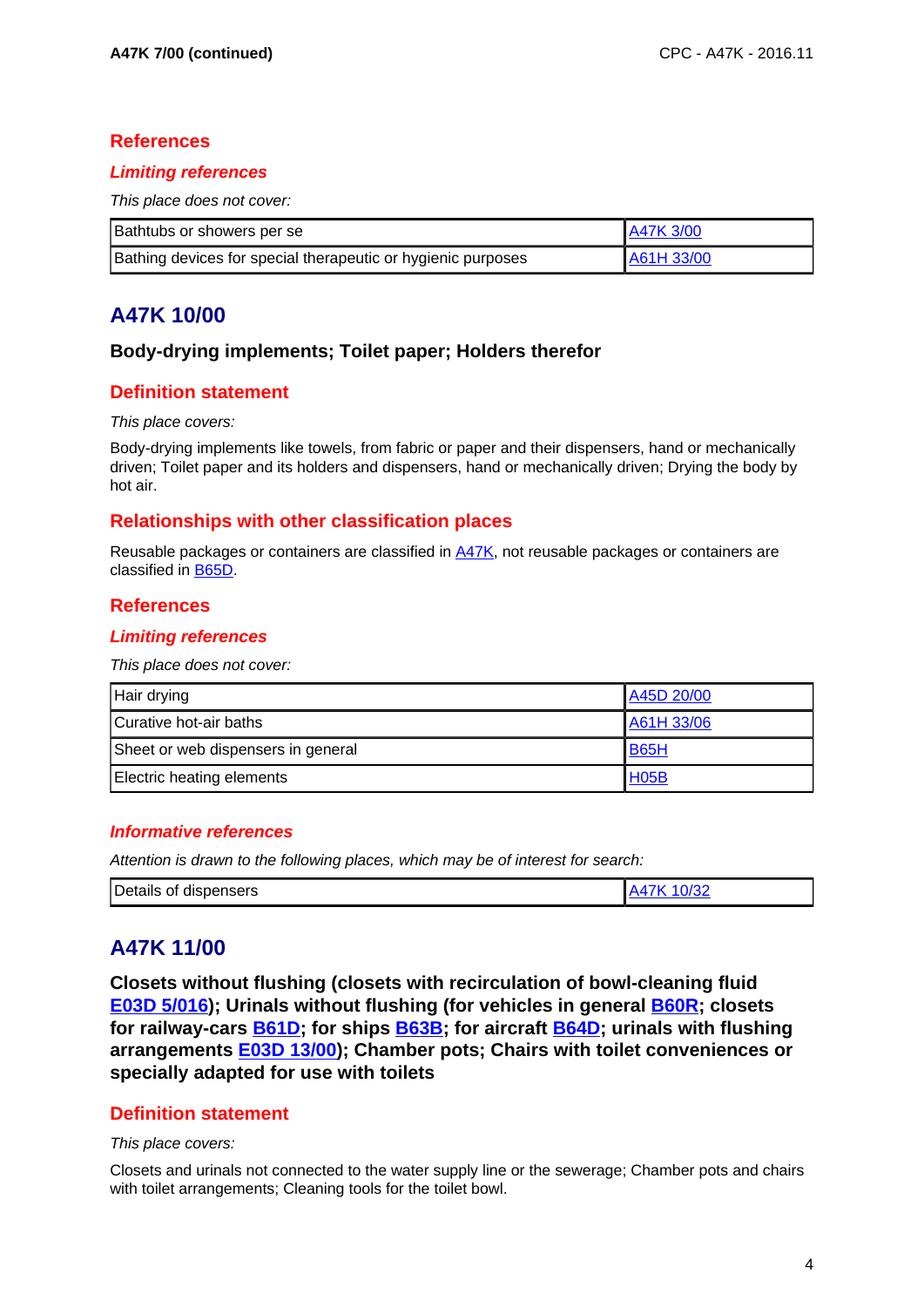# **References**

# **Limiting references**

This place does not cover:

| Portable urinating aids                                                | A61F 5/455  |
|------------------------------------------------------------------------|-------------|
| Closets or urinals for vehicles                                        | <b>B60R</b> |
| Closets or urinals for railway cars                                    | <b>B61D</b> |
| Closets or urinals for ships                                           | <b>B63B</b> |
| Closets or urinals for aircraft                                        | <b>B64D</b> |
| Closets or urinals connected to the water supply line and the sewerage | <b>E03D</b> |
| Closets with recirculation of bowl-cleaning fluid                      | E03D 5/016  |
| Devices for emptying or cleaning chamber-pots, bed-pans or the like    | E03D 11/025 |
| Urinals with flushing arrangements                                     | E03D 13/00  |

# **A47K 11/023**

# **{Incinerator closets}**

# **Definition statement**

#### This place covers:

Toilets provided with any devices for directly consuming, e.g. by burning excreta, i.e. urine and faeces and/or deodorize relative emissions, irrespective of the type of heating means used.

Accessories, e.g. pre-treatment devices, specially adapted or arranged to these toilets.

# **References**

## **Limiting references**

This place does not cover:

| Incinerators specially adapted for consuming animal litter          | F23G 7/00  |
|---------------------------------------------------------------------|------------|
| Sewage, sludge or waste products from water treatment installations | F23G 7/001 |

## **Informative references**

Attention is drawn to the following places, which may be of interest for search:

| Incinerators having supplementary heating, e.g. electric | F23G 5/08 |
|----------------------------------------------------------|-----------|
| Control systems for incinerators                         | F23G 5/50 |